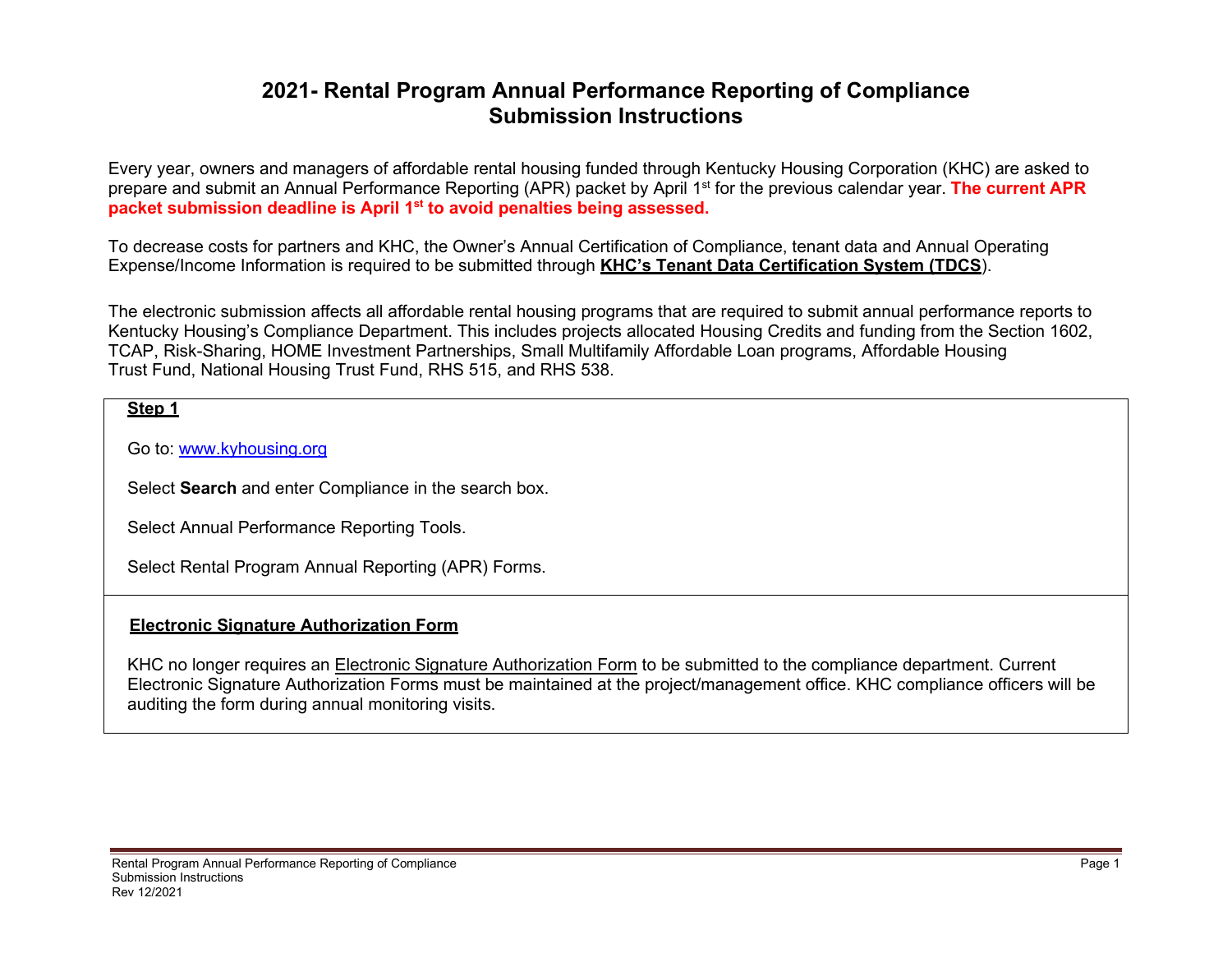Go to: **[Tenant Data Certification System](https://wapps.kyhousing.org/TDCS/Default.aspx) (TDCS).**

#### **Select Project for APR Submission**

# **Annual Certification:**

Select year and complete questionnaire for each funding source. Click save and review answers before submitting. Once information is submitted, no additional entries can be made. **Please ensure all current tenant information is up to date for each household in the TDCS system and the Building Status Report is current. Please be advised, if the tenant data system is not current with all resident household information, the system will not allow the Annual Reporting documents to be submitted.** If changes need to be made after submission, please contact Phyllis Clem or Aaron Watkins toll-free in Kentucky at (800) 633-8896 or (502) 564-7630, extension 221 for Phyllis Clem or 785 for Aaron Watkins; TTY 711; or email at [pclem@kyhousing.org](mailto:pclem@kyhousing.org) or [awatkins@kyhousing.org.](mailto:awatkins@kyhousing.org)

**Please be advised that all Annual Certifications for each Funding Source associated with the project must be completed along with the Operating Expense/Income & Rental Rate Information prior to submission to KHC. Any certifications electronically submitted with missing or incorrect documentation will be considered late and may be subject to late fees.**

## **TDCS Marketing Demand**

**2021** Owner's Annual Certification of Compliance will capture the property management company's opinion on the current marketing demand for the property. **One of the four Marketing questions must be selected before submission of Annual Reports will be allowed.**

### **Operating Expenses/Income Tab:**

Operating Expense/Income for **reporting year** – Select year, select Annual for reporting period, enter total project expenses, complete each section for project expenses/income and submit.

### **Additional Financial Instructions:**

Once you have entered your financial information, the system allows you to attach supporting documentation. All; Risk Sharing, TCAP, Exchange (TCEP), and Recovery Kentucky projects are required to attach their audits. Projects with KHC surplus cash loans are required to attach financials as required per their loan agreements. While not required, all other projects are encouraged to attach a copy of the financial statement used in completing this section of the APR.